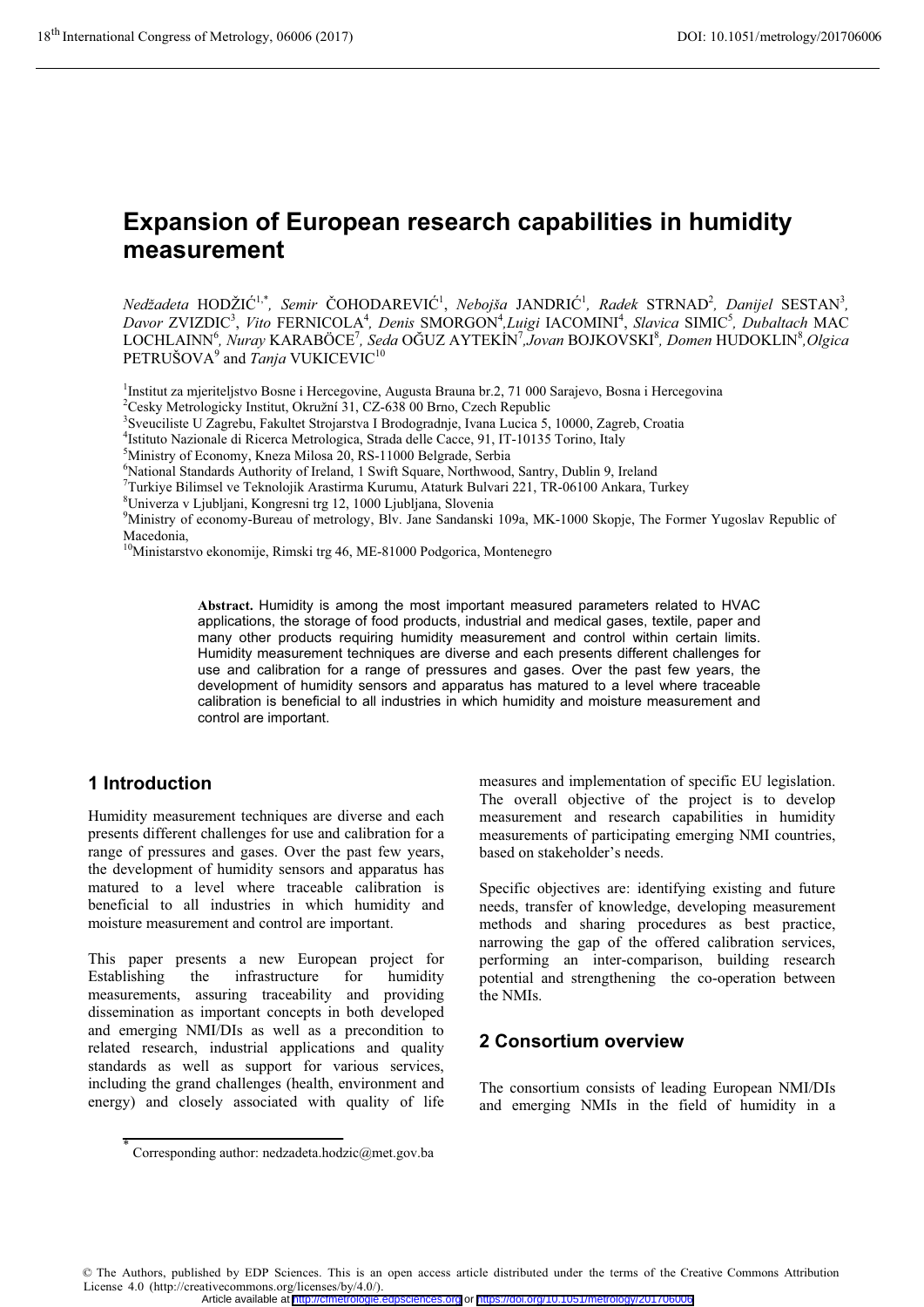complementary metrology structure. The leading NMI/DIs of the consortium (INRIM-Italy, CMI-Czech Republic, TUBITAK-Turkey, FSB-Croatia and UL-Slovenia) have significant experience and excellence in the area of humidity measurements and research. On the other side, the emerging NMIs have adequate equipment to carry out the project but limited experience and existing capabilities, particularly in humidity related research. Collaboration between those partners that are less experienced in research (IMBiH-Bosnia and Herzegovina, MoE-Serbia, NSAI-Ireland, ME-BoM-The Former Yugoslav Republic of Macedonia and MER-Montenegro) and those that are more experienced and developed will develop the latter's metrology capabilities and infrastructure for traceable humidity measurements, which will support their participation in future research projects.

## **3 Technical topics**

The project is performed within the framework of EURAMET/EMPIR (European Metrology Programme for Innovation and Research) and is divided into five work packages including, three technical and scientific work packages, and two work packages for the impact and management [1].

Table 1 summarizes the content of the different work packages.

**Table 1:** Work Packages Summary

| WPi             | <b>Work Package Title</b>                      |
|-----------------|------------------------------------------------|
| WP1             | Improvements in the field of relative humidity |
|                 | measurements                                   |
| WP <sub>2</sub> | Improvements in the field of dew point         |
|                 | measurements                                   |
| WP3             | Strategy development                           |
| WP4             | Creating impact                                |
| WP5             | Management and coordination                    |

## **4 Objectives overview**

The project addresses the following scientific and technical objectives:

#### **4.1. Relative humidity measurements**

The aim of this work package is to improve the measurement capabilities of participating NMI/DIs in the field of relative humidity and it addition to establish networking opportunities with industrial stakeholders within each country (related to knowledge exchange, traceability, skills and capacity building).

The aims of this work package are:

1. To perform a survey of the relative humidity related measurement needs of stakeholders in each country with an emerging NMI/DI. The results of the survey will be analysed and used as an input to the strategy for development in the field of humidity measurements in that country.

2. To develop an inner chamber for relative humidity calibrations, which will then be characterised by each of the partners.

3. To carry out an inter-comparison of the improved measurement capabilities developed by the partners in the field of relative humidity.

#### **4.2 Dew point temperature standards**

The aims of this work package are:

1. To obtain information about the dew point measurement related needs of stakeholders in each country with an emerging NMI/DI.

2. To obtain information about the existing level of knowledge and capabilities of partners and to identify gaps in the capabilities for dew point temperature measurement of the emerging NMI/DIs with regard to the stakeholder needs.

3. To improve the capabilities to enable emerging NMI/DIs to perform dew point temperature measurements in the temperature range -70 °C to 90 °C.

#### **4.3 Strategy development**

The aims of this work package are:

1. To ensure that emerging countries engage in further development of humidity metrology infrastructure to support industrial needs, competitiveness and international trade and show commitment to sustainable growth in the partner's country after the lifetime of the project.

2. To ensure that emerging countries engage in future collaboration and co-operation, especially in future joint research and collaborative projects with European NMI/Dis.

3. To identify future trends toward smart specialisation in humidity metrology based on identified trends and needs for metrology research and services.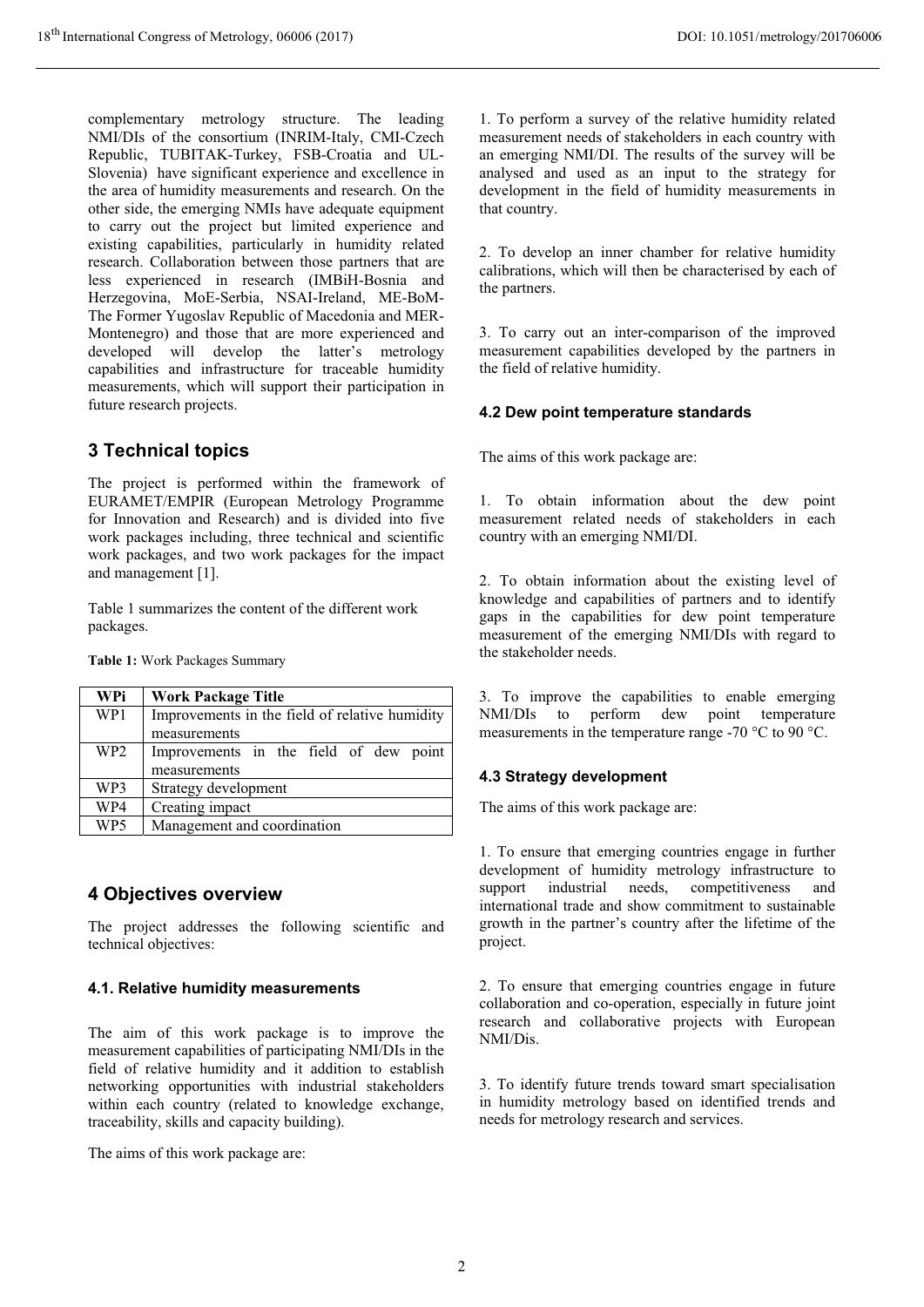#### **4.4 Impact**

Through the development of training courses in humidity measurement, the outcomes of the project, as well as general humidity measurement training will be delivered effectively to industrial stakeholders, thereby improving understanding and skills among industry within the European Union.

In the area of relative humidity and dew point measurement knowledge, transfer from experienced NMI/DIs to those less experienced in how to use new types of humidity instruments and facilities will be very beneficial. It will help to raise the knowledge, measurement and research capabilities and will promote consistency within humidity metrology.

Through highlighting the importance of humidity to processes, and to human comfort levels, this project will lead to a better understanding of humidity among stakeholders and therefore to an improvement of environments with climate control, as well as humidity or moisture dependant industrial processes. A better understanding of humidity measurement and control will also allow the development of optimal storage conditions for produce, leading to a reduction in waste and spoilage throughout Europe.

# **5 Research Highlights**

In recent years, the development of humidity sensors and equipment has matured to a level where traceable calibration is beneficial to all industries in which humidity, moisture measurement and control are important. Based on a significant experience in the area of humidity measurements the consortium is starting this cooperative scientific work according to a tight timeline. The following examples enable to highlight some research that will be done during the three year duration of the project.

#### **5.1. Relative humidity measurements**

Existing knowledge and expertise will be shared among the partners through their collaboration during the process of producing and characterising a small inner chamber, to be used within a larger temperature controlled enclosure, as well as through an intercomparison. The knowledge gathered in this work package will help the partners from emerging countries to further develop their capabilities by providing them with the skills and knowledge to build their own equipment for relative humidity measurements. By implementing the new chamber in their facilities, partners and other interested parties will have the opportunity to readily improve their capabilities in the field of relative humidity measurements by expanding the relative humidity and temperature ranges, achieving lower uncertainties and reducing calibration times.

#### **5.2 Dew point temperature standards**

In order to meet the objectives, two tasks are planned. In the first task a survey will be undertaken to identify the dew point related measurement needs of stakeholders in participating countries with an emerging NMI/DI (parameters to be investigated include temperature and pressure ranges and measurement media used). The second task builds upon the knowledge obtained about stakeholders' needs in order to improve the capacity of participating countries to perform high-accuracy dew/frost point measurements in the selected temperature range. Based on the stakeholders needs identified from the survey, gaps in the individual NMI/DIs' capabilities will be identified and areas targeted to achieve the improvement of the dew point measurement setups. The individual improvement will correspond to the industrial needs in the given country. The technical solution will be proposed by CMI in cooperation with INRIM and the participating NMI/DIs. The individual NMI/DIs will implement and test the designed solution with respect to the factors which could influence the measurement (flow rate, pressure, temperature, tubing, bath, media, etc.). A report detailing the influence of the different generator components on the uncertainty for dew point measurement using the improved setups will be prepared.

#### **5.3 Strategy development**

The key challenge in this work package is to prepare individual strategy documents for humidity research and development of the associated capabilities in Serbia, Bosnia and Herzegovina, Montenegro, Ireland, FYR Macedonia and Croatia (MoE, IMBiH, MER, NSAI, ME-BoM and FSB).

Each individual strategy document will be the long term strategy, over the next 15 years, taking into account future humidity measurement capability requirements and the need for developments linked with environmental, health and energy topics.

## **6 Results**

Establishing traceable measurements in humidity at the level needed by each participating country will enable important inputs for areas of research, innovation and patenting in this field in future EMPIR projects. An important aspect of this project is the collaboration of less experienced NMI/DIs with experienced NMI/DIs. The latter will assist the emerging institutes in establishing their metrology capabilities in the field of humidity and will provide an appropriate internal knowledge transfer in humidity traceability at the primary and secondary level. An expansion of the capabilities in humidity measurements at the European level will be established through this project, meaning that more EURAMET member countries will be able to